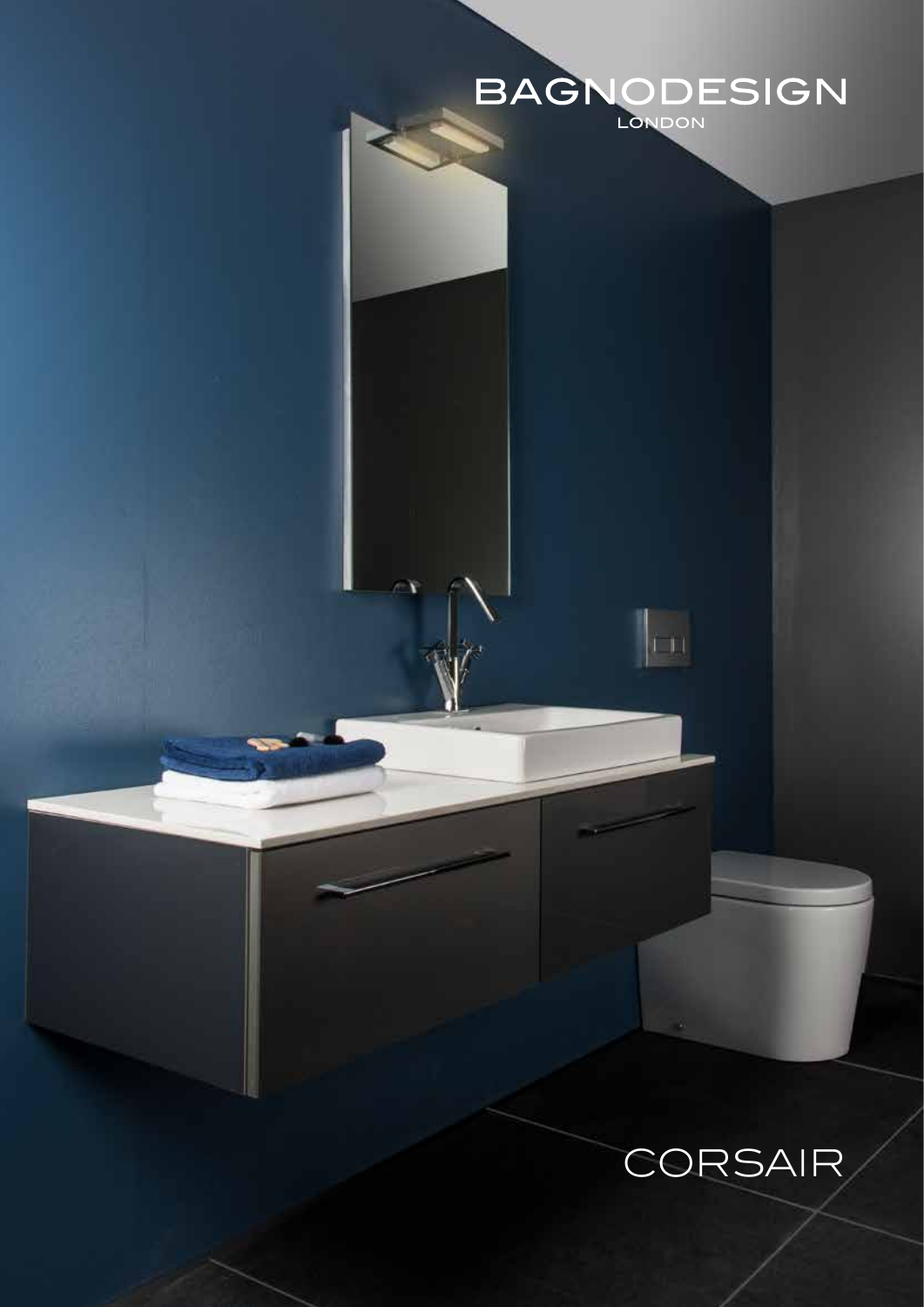

## Need a digital version of this book?





Download all your favourite **BAGNODESIGN** catalogues for easy reference on your PC or Tablet.



www.bagnodesign.co.uk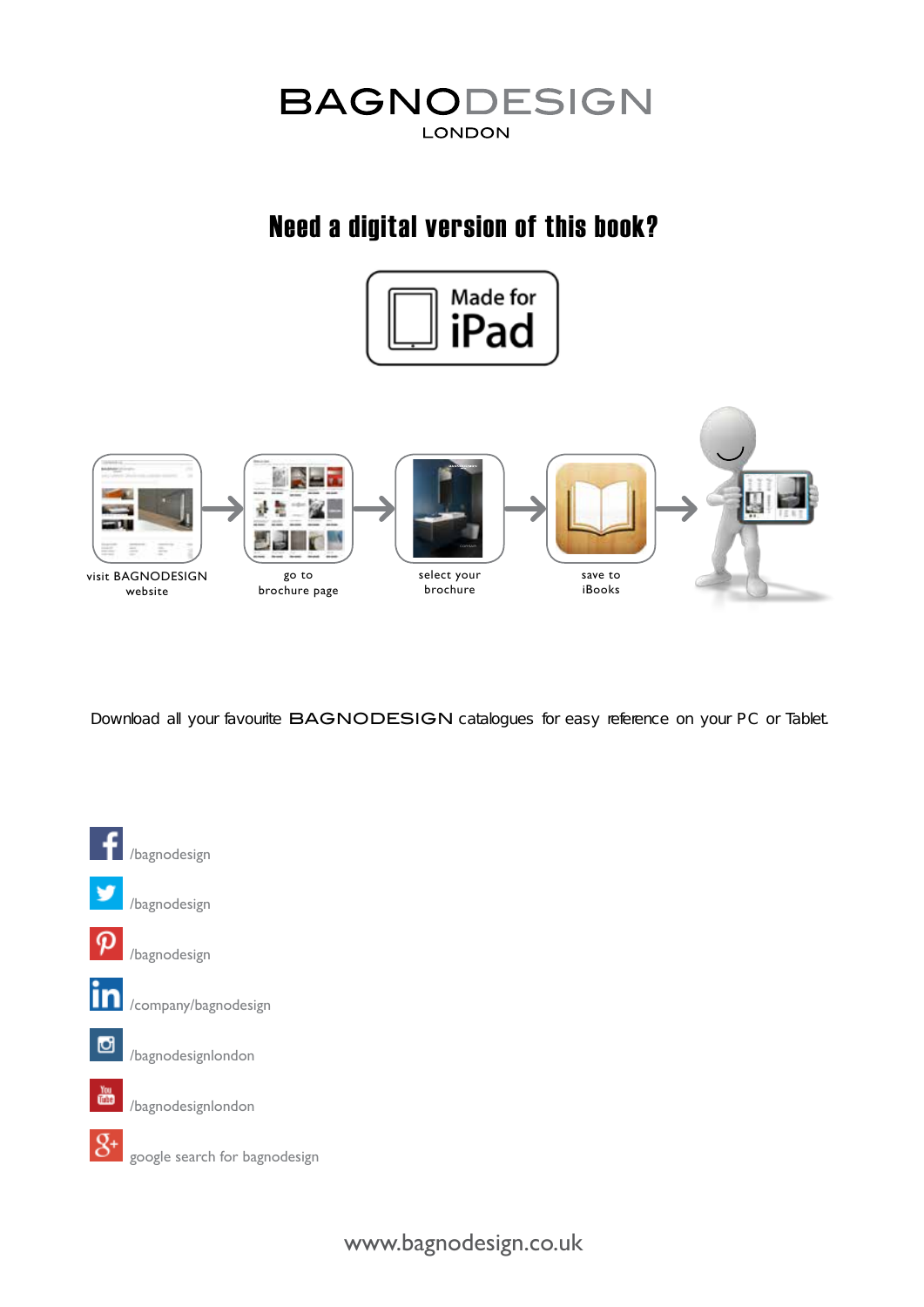

#### INDEX

sanitaryware & furniture  $2 - 7$ 

> **MIXERS** 8-11

**BATHING** 12-13

**ACCESSORIES** 14-16

> **MIRRORS** 17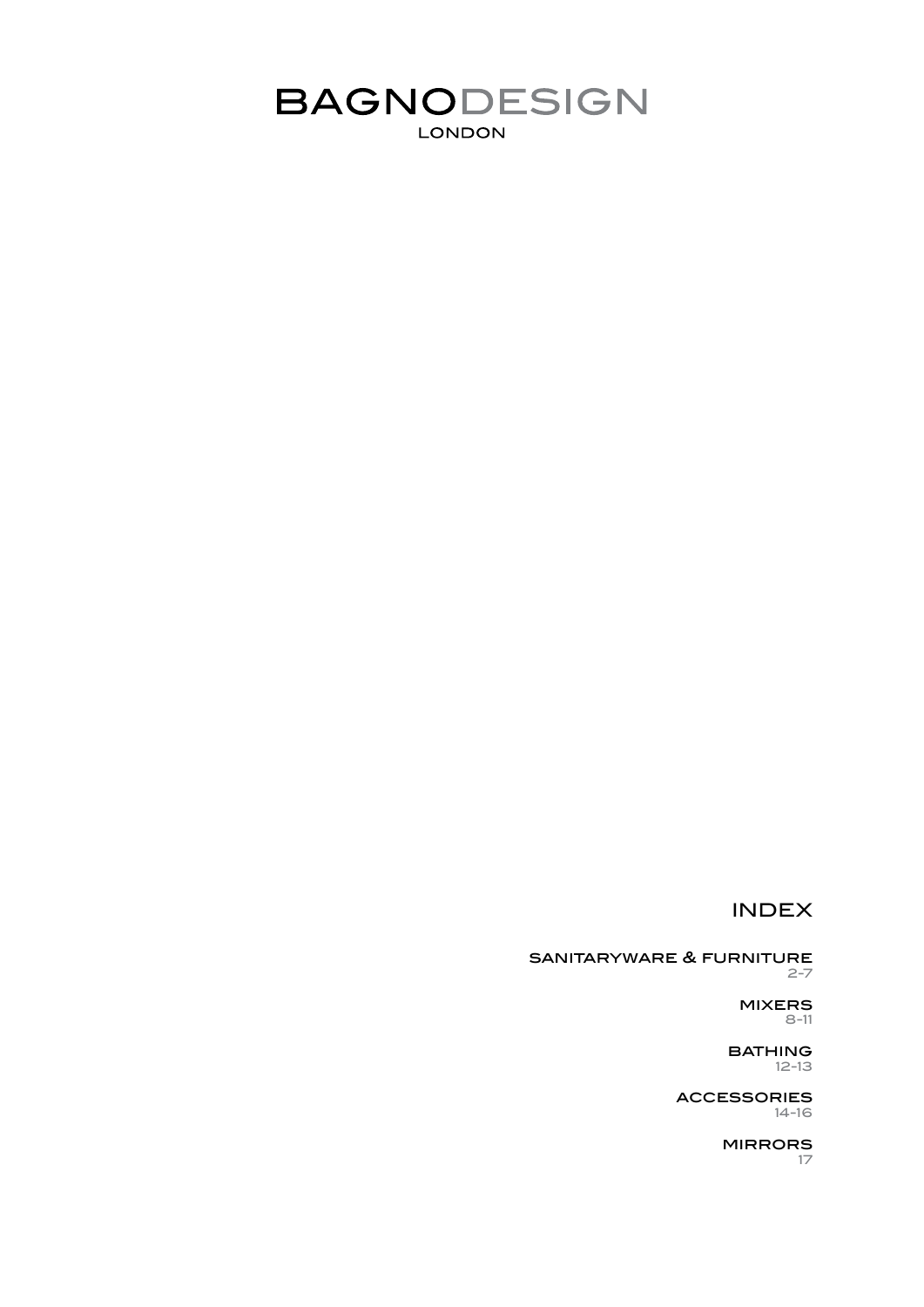

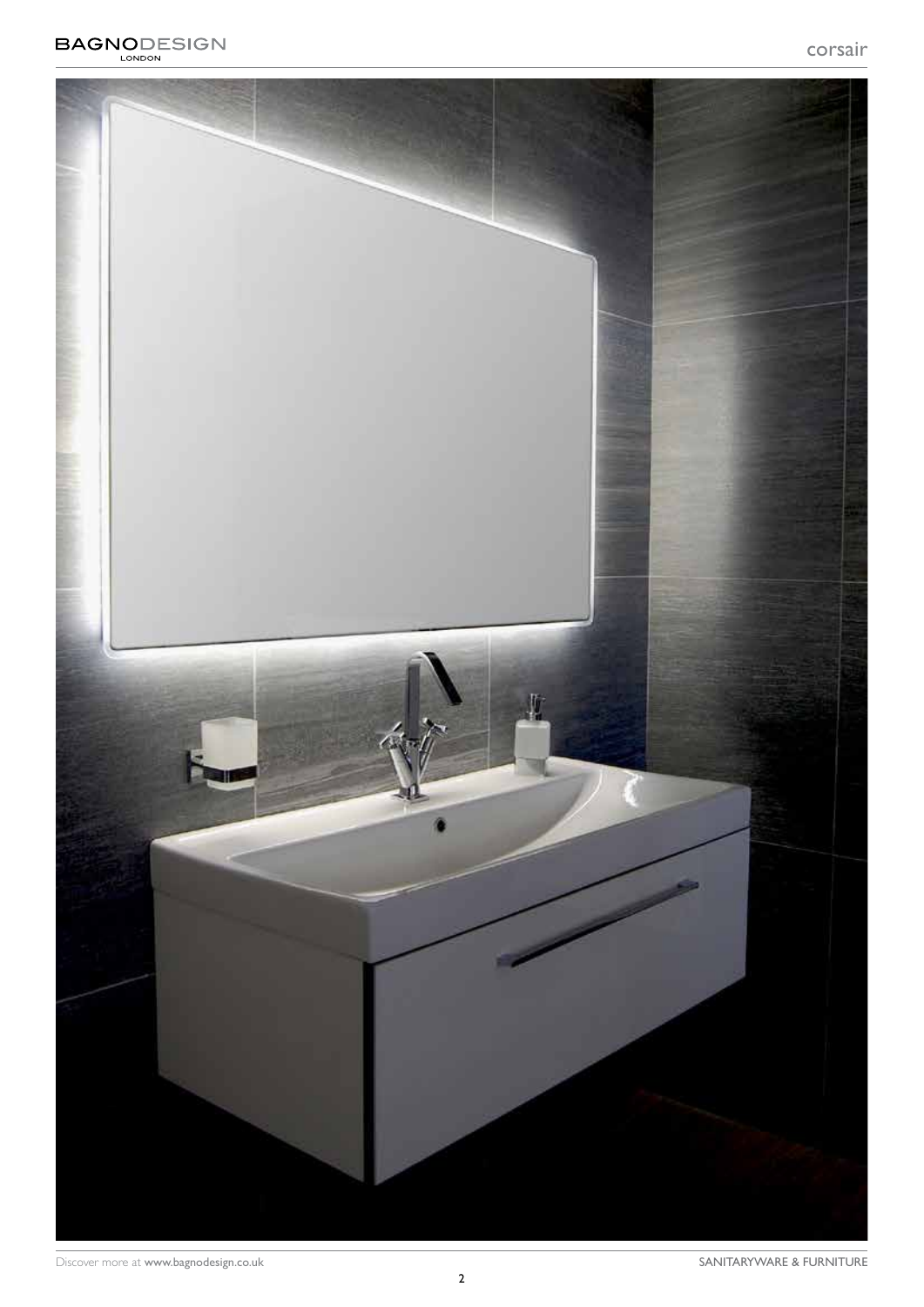





Wall Mounted Wash Basin with Overflow 611 x 486 x 175 mm

One Tap Hole BDS-COR-112211-A-WH

3 Tap Holes BDS-COR-132211-A-WH

Wall Mounted Vanity Unit with One Pull-out Drawer 600 x 485 x 300 mm Fixing Kit Included

BDF-AXE-600-



Wall Mounted Wash Basin with Overflow 811 x 486 x 180 mm

One Tap Hole BDS-COR-112211-B-WH

3 Tap Holes BDS-COR-132211-B-WH

Wall Mounted Vanity Unit with One Pull-out Drawer 800 x 485 x 300 mm Fixing Kit Included

BDF-AXE-800-



Wall Mounted Wash Basin with Overflow 1011 x 486 x 180 mm

One Tap Hole BDS-COR-112211-C-WH

3 Tap Holes BDS-COR-132211-C-WH

Wall Mounted Vanity Unit with One Pull-out Drawer 1000 x 485 x 300 mm Fixing Kit Included

BDF-AXE-1000-







Wall Mounted Vertical Storage Unit with 2 Doors 300 x 200 x 1620 mm

Left Hand BDF-AXE-300-LH-

Right Hand

(GWH) Gloss White (GPH) Gloss Graphite (CRL) Gloss Caramel

Discover more at www.bagnodesign.co.uk **SANITARYWARE & FURNITURE** 3. The SANITARY SANITARYWARE & FURNITURE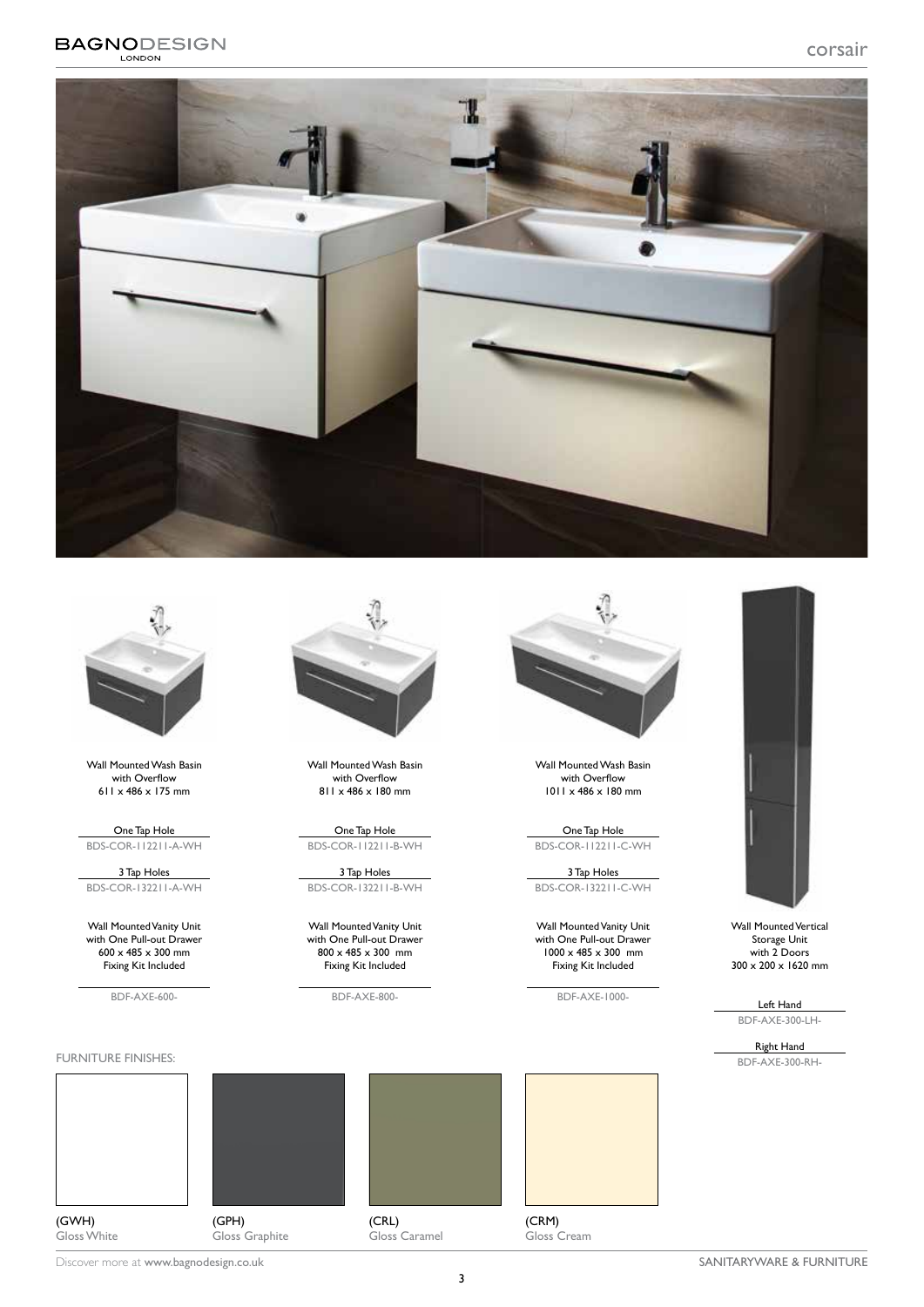

![](_page_5_Picture_2.jpeg)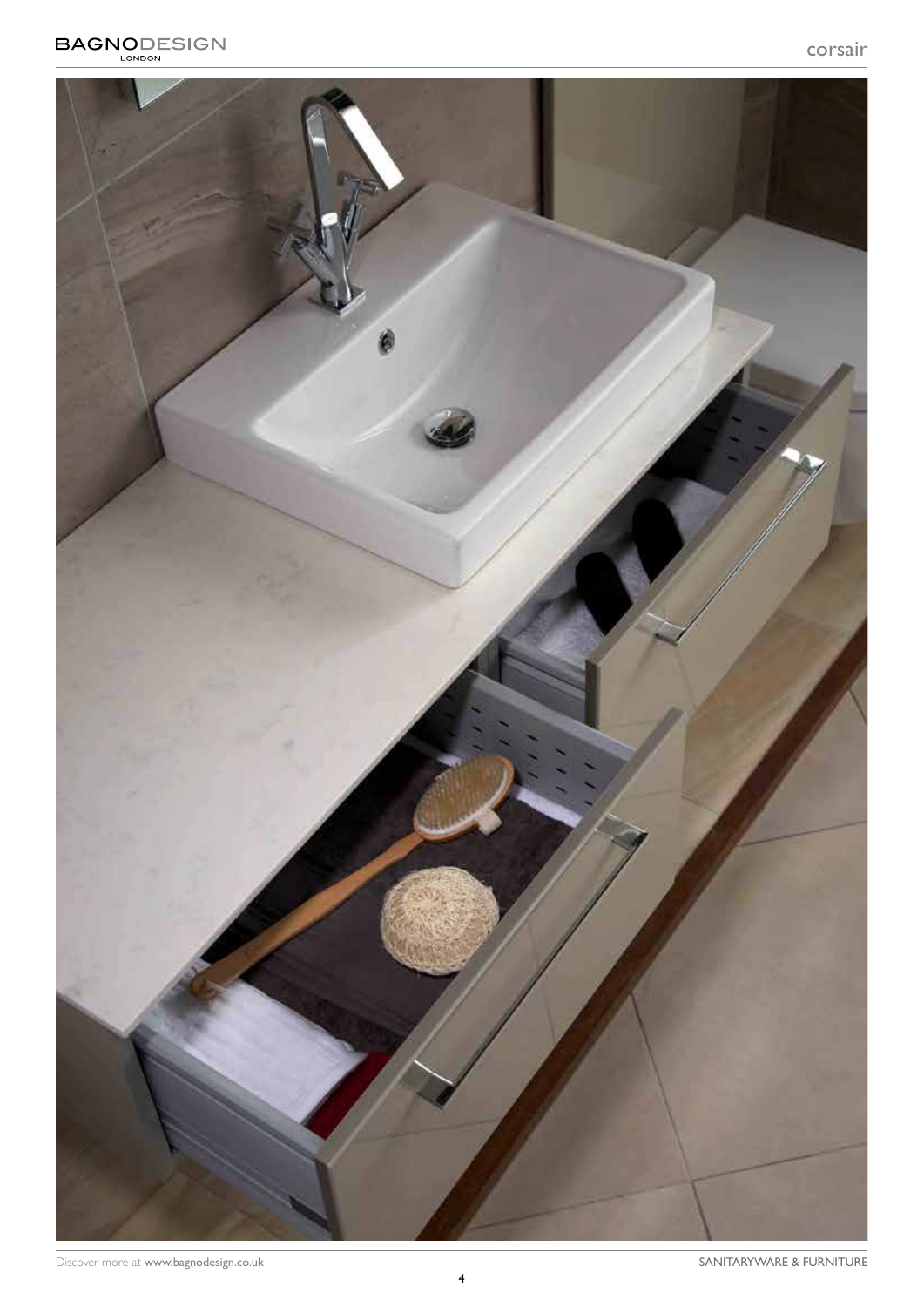![](_page_6_Picture_0.jpeg)

![](_page_6_Picture_2.jpeg)

Semi-Inset Wash Basin with Overflow 560 x 430 x 190 mm

One Tap Hole BDS-COR-114211-A-WH

3 Tap Holes BDS-COR-134211-A-WH

![](_page_6_Picture_6.jpeg)

$$
\sqrt{\underline{\quad \quad }}
$$

Bagnotec Carrara Countertop with Cut-out for One Basin BDS-COR-114211-A-WH

810 x 490 x 12 mm (One BDF-AXE-800- Required) BDF-AXE-132-CA

1010 x 490 x 12 mm (One BDF-AXE-1000- Required) BDF-AXE-133-CA

![](_page_6_Picture_11.jpeg)

Bagnotec Carrara Countertop with Cut-out for One Basin BDS-COR-114211-A-WH 1210 x 490 x 12 mm (2 BDF-AXE-600- Required)

BDF-AXE-134-CA

Bagnotec Carrara Countertop with Cut-outs for 2 BDS-COR-114211-A-WH

1610 x 490 x 12 mm (2 BDF-AXE-800- Required) BDF-AXE-135-CA

2010 x 490 x 12 mm (2 BDF-AXE-1000- Required) BDF-AXE-136-CA

![](_page_6_Figure_17.jpeg)

Wall Mounted Vanity Unit with One Pull-out Drawer 600 x 485 x 300 mm Fixing Kit Included

BDF-AXE-600-

![](_page_6_Picture_19.jpeg)

with One Pull-out Drawer 800 x 485 x 300 mm Fixing Kit Included

BDF-AXE-800-

![](_page_6_Picture_22.jpeg)

Fixing Kit Included

BDF-AXE-1000-

All Corsair Furniture comes complete with Chrome Handles. Recommended Bottle Trap for Wall Mounted Vanity Units BDP-TRP-120-WH

![](_page_6_Figure_26.jpeg)

Discover more at www.bagnodesign.co.uk **SANITARYWARE & FURNITURE** 3. The SANITARY SANITARYWARE & FURNITURE

5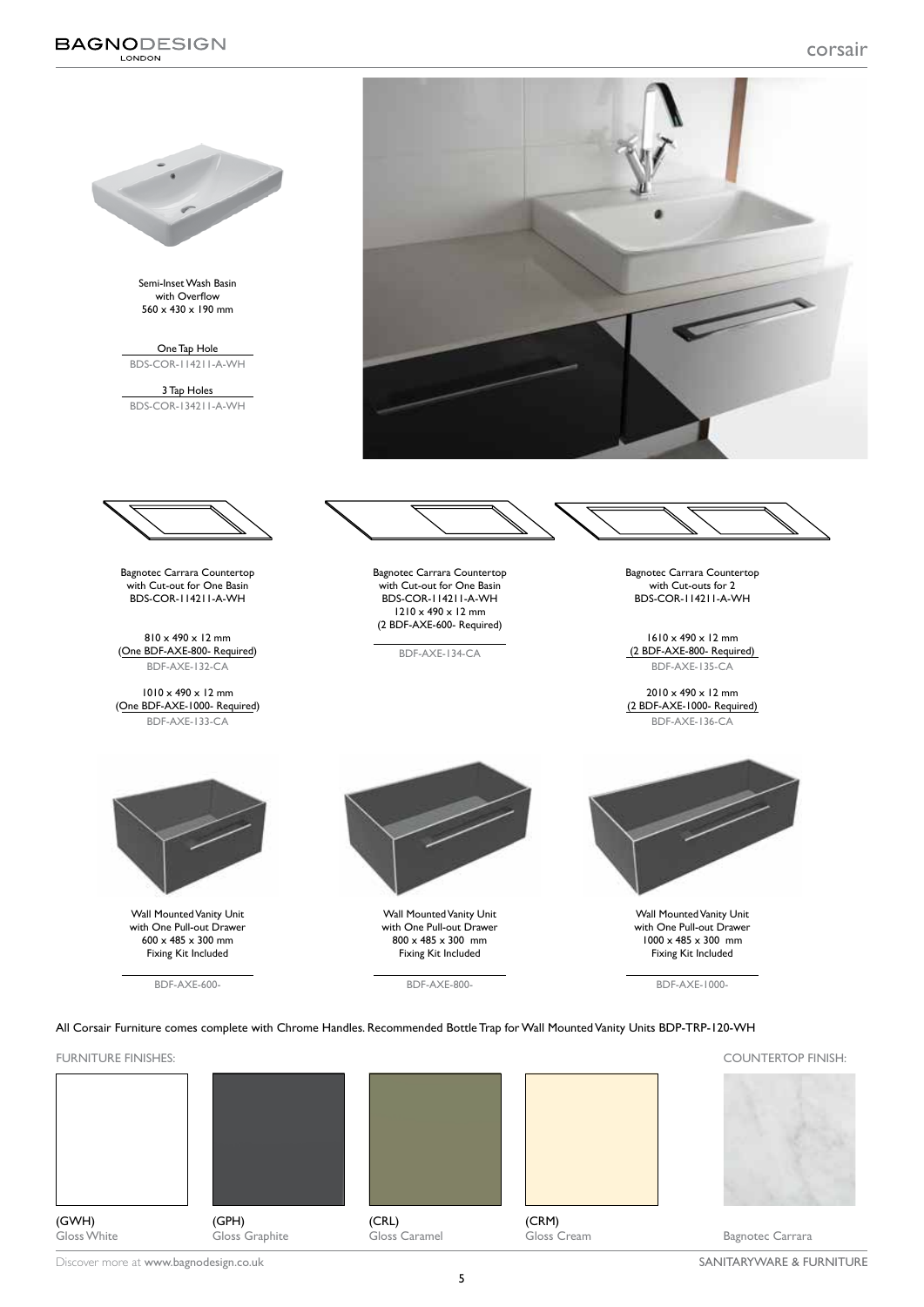![](_page_7_Picture_0.jpeg)

![](_page_7_Picture_2.jpeg)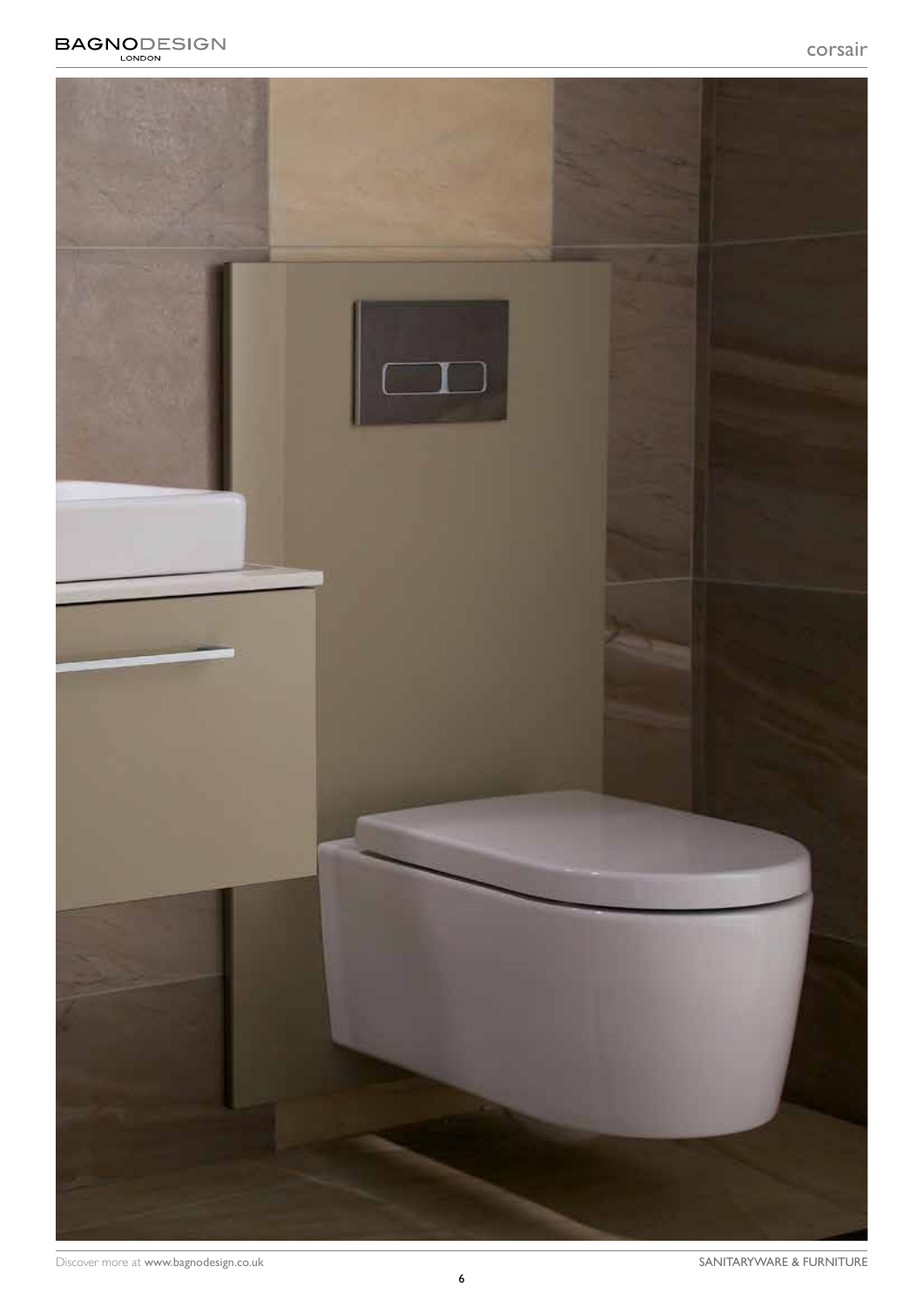Gloss White

(GWH)

Discover more at www.bagnodesign.co.uk **SANITARYWARE & FURNITURE** 3. The SANITARY SANITARYWARE & FURNITURE

(GPH) Gloss Graphite (CRM) Gloss Cream

![](_page_8_Picture_4.jpeg)

![](_page_8_Picture_5.jpeg)

![](_page_8_Picture_6.jpeg)

Wall Mounted Bidet [with Fixing Kit] 356 x 554 x 345 mm

BDS-COR-212111-A-WH

![](_page_8_Picture_9.jpeg)

Wall Mounted WC with Fixing Kit 356 x 554 x 350 mm

BDS-COR-602011-A-WH

Soft Close Seat and Cover BDS-COR-701024-A-WH

![](_page_8_Picture_13.jpeg)

WC Back Panel Suitable for Any Front Operated Concealed Cistern 600 x 19 x 1045 mm

Suitable for any Back to Wall or Wall Mounted Bidet with Frame

BDF-AXE-WCP-

(Push Plate not Included)

![](_page_8_Picture_18.jpeg)

Back to Wall WC with Wall Outlet with Fixing Kit 356 x 554 x 380 mm

BDS-COR-606011-A-WH

Soft Close Seat and Cover BDS-COR-701024-A-WH

![](_page_8_Picture_22.jpeg)

Seat and Cover with Bidet Function Rear Wash Feminine Wash Self Cleaning Nozzle Adjustable Wash Volume Soft Close Seat and Lid Quick Release and Installation Function 1/2" Connection 383 x 500 x 60 mm

Suitable for Corsair Wall Mounted WC BDS-DRE-701524-A-WH

![](_page_8_Picture_25.jpeg)

![](_page_8_Picture_26.jpeg)

**BAGNODESIGN** LONDON

> Undercounter Wash Basin No Tap Hole with Overflow 539 x 373 x 203 mm

BDS-COR-106211-A-WH

![](_page_8_Picture_29.jpeg)

(CRL) Gloss Caramel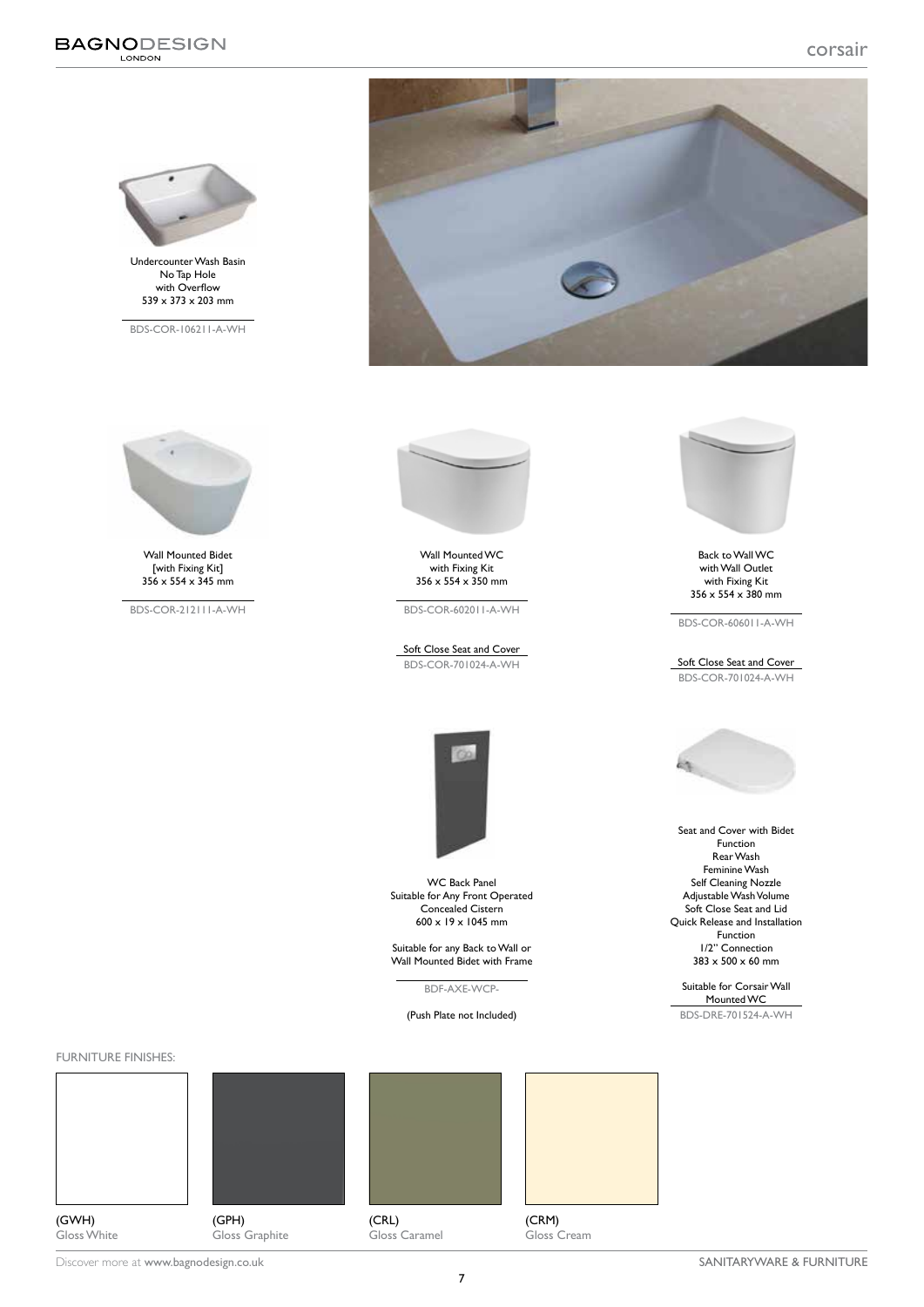![](_page_9_Picture_2.jpeg)

![](_page_9_Picture_3.jpeg)

Mono Basin Mixer with 3/8" Flexible Pipes

with Pop-up Waste BDM-COR-301-CP

with Pop-up Waste BDM-COR-301S-CP

![](_page_9_Picture_7.jpeg)

Mono Tall Basin Mixer without Pop-up Waste with 3/8" Flexible Pipes 288 mm High

BDM-COR-302S-CP

![](_page_9_Picture_10.jpeg)

Mono Bidet Mixer with Pop-up Waste with 3/8" Flexible Pipes

BDM-COR-310-CP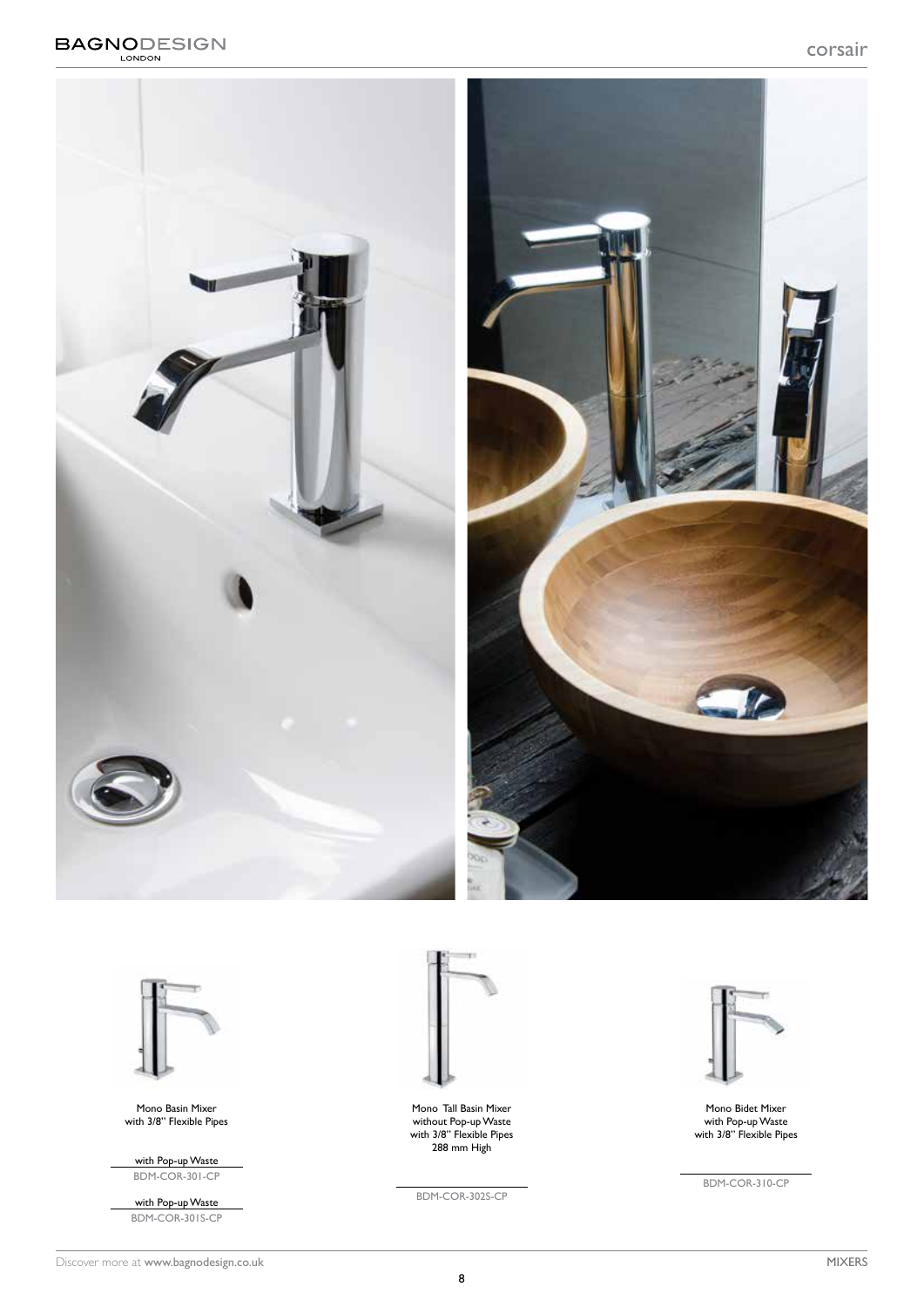![](_page_10_Picture_1.jpeg)

![](_page_10_Picture_2.jpeg)

![](_page_10_Picture_3.jpeg)

Mono Basin Mixer with Pop-up Waste with 1/2" Flexible Pipes

BDM-COR-111528-A-CP

![](_page_10_Picture_6.jpeg)

Mono Tall Basin Mixer with Pop-up Waste with 1/2" Flexible Pipes 395 mm High

BDM-COR-111540-A-CP

![](_page_10_Picture_9.jpeg)

Mono Bidet Mixer with Pop-up Waste with 1/2" Flexible Pipes

BDM-COR-211522-A-CP

![](_page_10_Picture_12.jpeg)

3 Hole Deck Mounted Basin Mixer with Pop-up Waste

BDM-COR-131125-A-CP

![](_page_10_Picture_15.jpeg)

Concealed Basin Mixer without Pop-up Waste Spout Length 140 mm

BDM-COR-112119-A-CP

![](_page_10_Picture_18.jpeg)

5 Hole Deck Mounted Bath Mixer with Pull-out Hand Shower

BDM-COR-451120-A-CP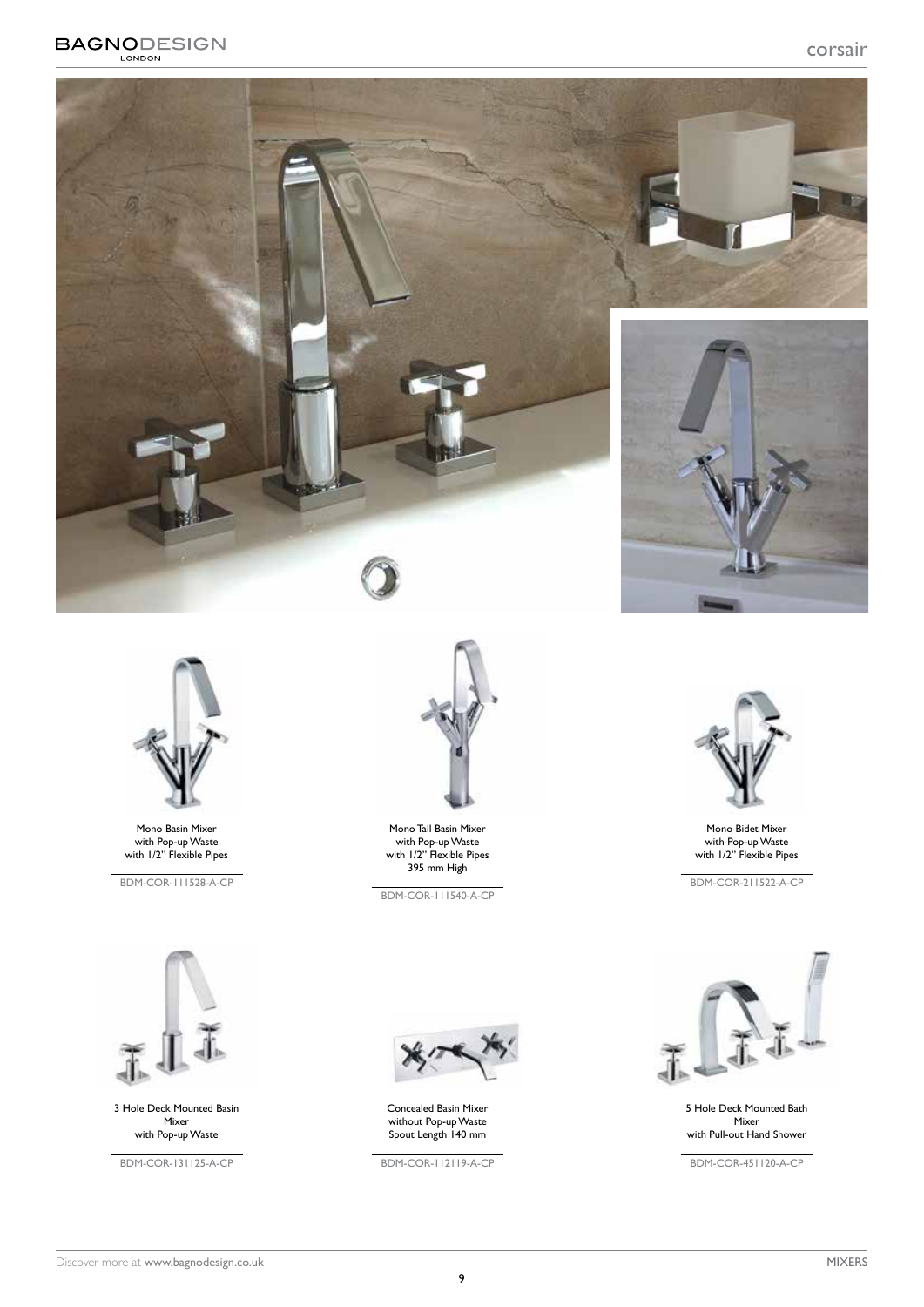![](_page_11_Picture_2.jpeg)

![](_page_11_Picture_3.jpeg)

Concealed Shower Mixer

BDM-SMO-512102-A-CP

![](_page_11_Picture_6.jpeg)

Concealed Shower Mixer with 3 Way Diverter

BDM-SMO-412102-B-CP

Concealed 2 Outlet/2 Handle Thermostatic Shower Mixer 3/4" BDM-COR-T302-CON-CP

![](_page_11_Picture_9.jpeg)

Concealed Shower Mixer with Diverter

BDM-SMO-412102-A-CP

![](_page_11_Picture_12.jpeg)

Pair of Stop Valves 1/2"

BDM-COR-911107-A-CP

![](_page_11_Picture_15.jpeg)

Concealed One Outlet/2 Handle Thermostatic Shower Mixer 3/4"

BDM-COR-T301-CON-CP

![](_page_11_Picture_18.jpeg)

Round Wall Shower Arm with 1/2" Connection 400 mm

BDD-ROU-312040-A-CP

![](_page_11_Picture_21.jpeg)

Round Shower Head with 1/2" Connection Dia. 300 mm

BDD-ION-113030-A-CP

![](_page_11_Picture_24.jpeg)

Shower Kit Consists of: - Slide Rail - Hand Shower - Anti Twist Hose 1500 mm

BDD-SMO-K4175-A-CP

![](_page_11_Picture_27.jpeg)

Concealed 3 Outlet/3 Handle Thermostatic Shower Mixer 3/4"

BDM-COR-T303-CON-CP

![](_page_11_Picture_30.jpeg)

Exposed Bidet Spray Mixer (with Bidet Spray Kit)

Bidet Spray Kit Consists of: -Bidet Shower -Anti-Torsion HP Resistant Hose 1200 mm

BDM-COR-K320-CP

![](_page_11_Picture_34.jpeg)

Shower Outlet  $1/2" \times 1/2"$ 

BDP-SMO-OUT42-A-CP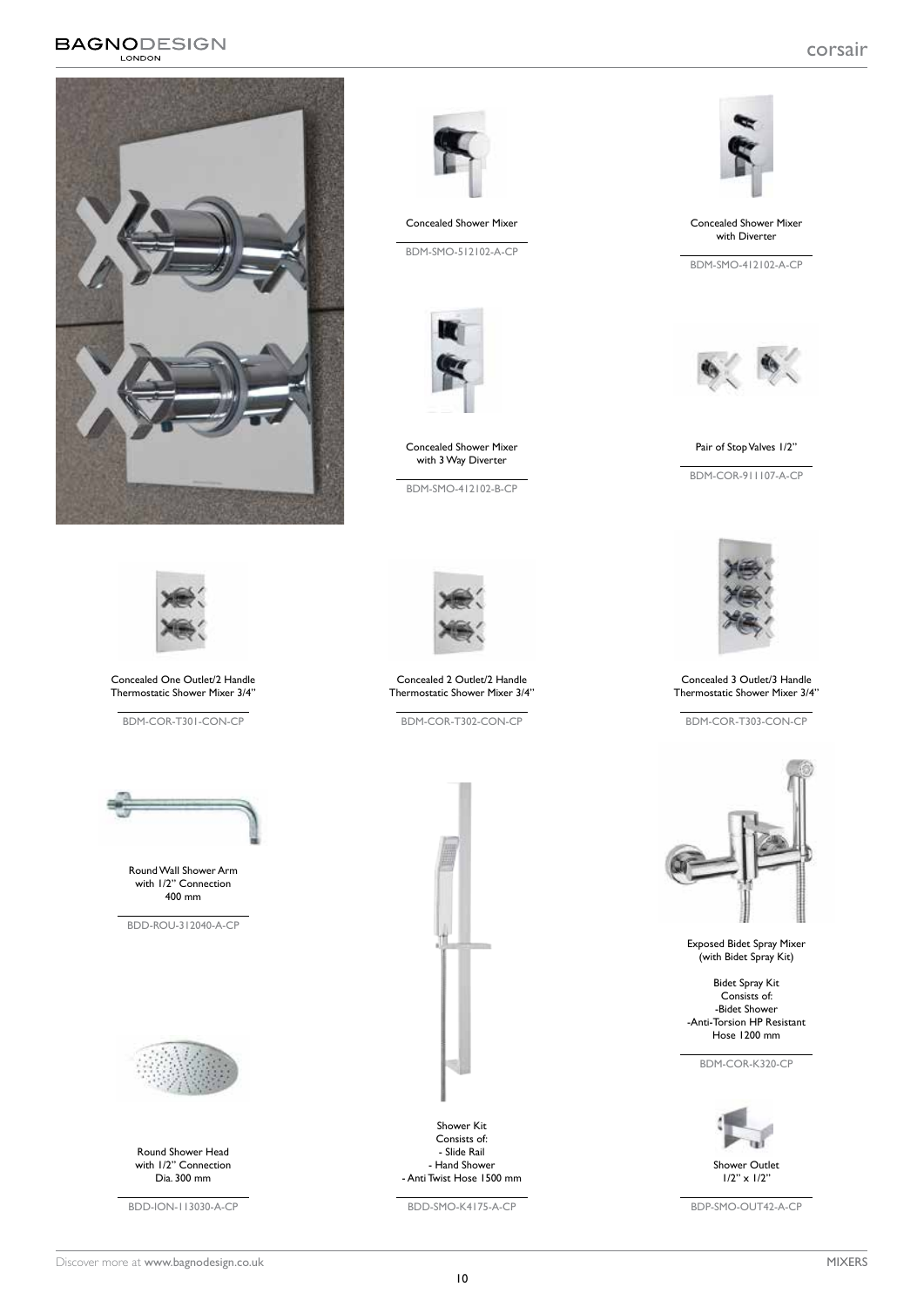![](_page_12_Picture_2.jpeg)

Shower Column with Fixed Shower Head Dia. 300 mm and Hand Shower with Integrated Diverter

BDD-COR-512-CP

Concealed Shower Mixer

BDM-SMO-512102-A-CP

or

Concealed One Outlet/2 Handle Thermostatic Shower Mixer 3/4"

BDM-COR-T301-CON-CP

![](_page_12_Picture_10.jpeg)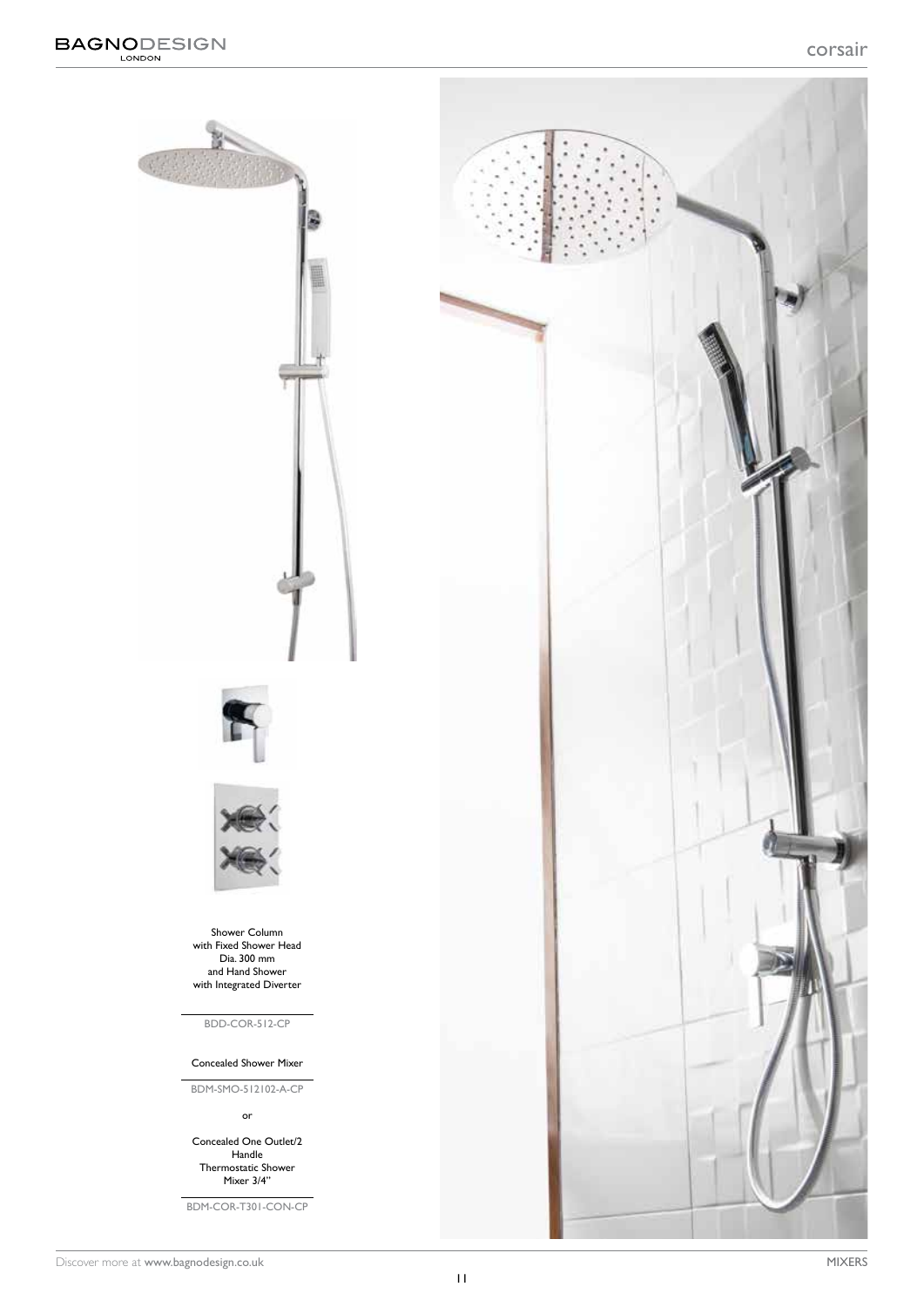![](_page_13_Picture_1.jpeg)

![](_page_13_Picture_2.jpeg)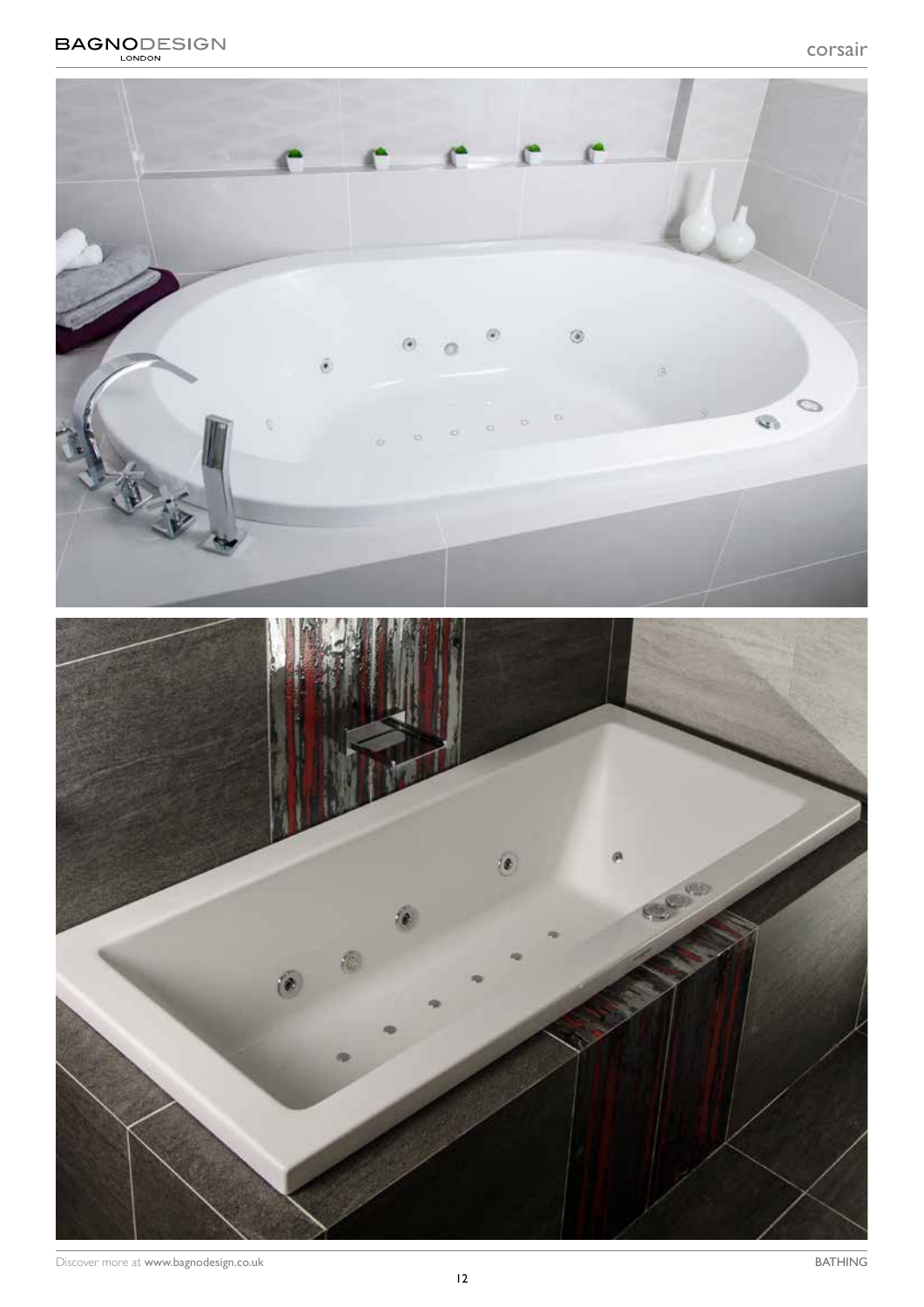![](_page_14_Picture_0.jpeg)

![](_page_14_Picture_2.jpeg)

![](_page_14_Picture_3.jpeg)

1800 x 1000 x 420 mm BDB-COR-G880-WH

BDW-COR-G6A20-WH

with Whirlpool System 6E BDW-COR-G6E21-WH

with Whirlpool System 6ESF

(Not Required with BDB-LEG-A730-A-BK

BDP-WBT-110-55-B-CP

![](_page_14_Picture_11.jpeg)

1685 x 500 x 19 mm BDB-COR-F1700-

Available in All Finishes

![](_page_14_Picture_14.jpeg)

Corsair Duo Acrylic Bath Tub 1700 x 750 x 420 mm BDB-COR-D800-WH

1800 x 800 x 420 mm BDB-COR-D850-WH

with Whirlpool System 6A BDW-COR-D6A20-WH

with Whirlpool System 6B BDW-COR-D6B21-WH

with Whirlpool System 6E BDW-COR-D6E21-WH

Leg Set (Not Required with Whirlpool)

BDB-LEG-A730-A-BK

Recommended Waste BDP-WBT-110-55-B-CP (Bath Pop-up Waste)

![](_page_14_Picture_23.jpeg)

Bath Panel

![](_page_14_Picture_26.jpeg)

Bath Panel 1796 x 500 x 19 mm BDB-COR-F1800-

Available in All Finishes

PANEL FINISHES:

![](_page_14_Picture_30.jpeg)

(GWH) Gloss White

![](_page_14_Picture_32.jpeg)

![](_page_14_Picture_33.jpeg)

Gloss Caramel

**\*Whirlpool Details available online at www.bagnodesign.co.uk**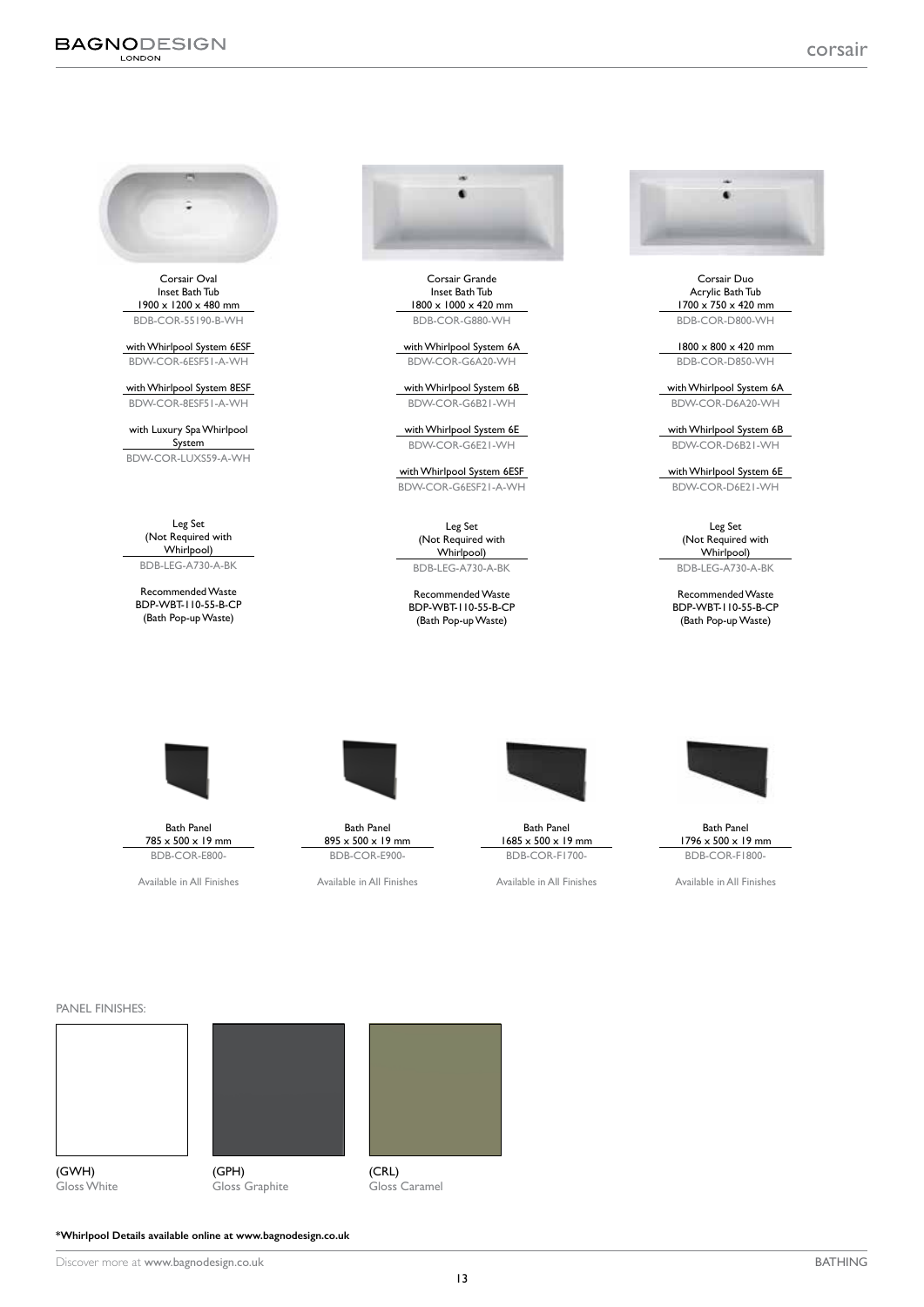![](_page_15_Picture_1.jpeg)

![](_page_15_Picture_2.jpeg)

Wall Mounted Tumbler & Holder 70 x 110 x 100 mm BDA-COR-752-A-CP

![](_page_15_Picture_4.jpeg)

Wall Mounted Soap Dish & Holder  $120 \times 140 \times 60$  mm BDA-COR-602-A-CP

![](_page_15_Picture_6.jpeg)

![](_page_15_Picture_7.jpeg)

Wall Mounted Liquid Soap Dispenser 300 ml 70 x 130 x 160 mm BDA-COR-612-A-CP

![](_page_15_Picture_9.jpeg)

Countertop Liquid Soap Dispenser 305 ml BDA-COR-613-A-CP

![](_page_15_Picture_11.jpeg)

Toilet Roll Holder with Cover 140 x 80 x 130 mm BDA-COR-522-A-CP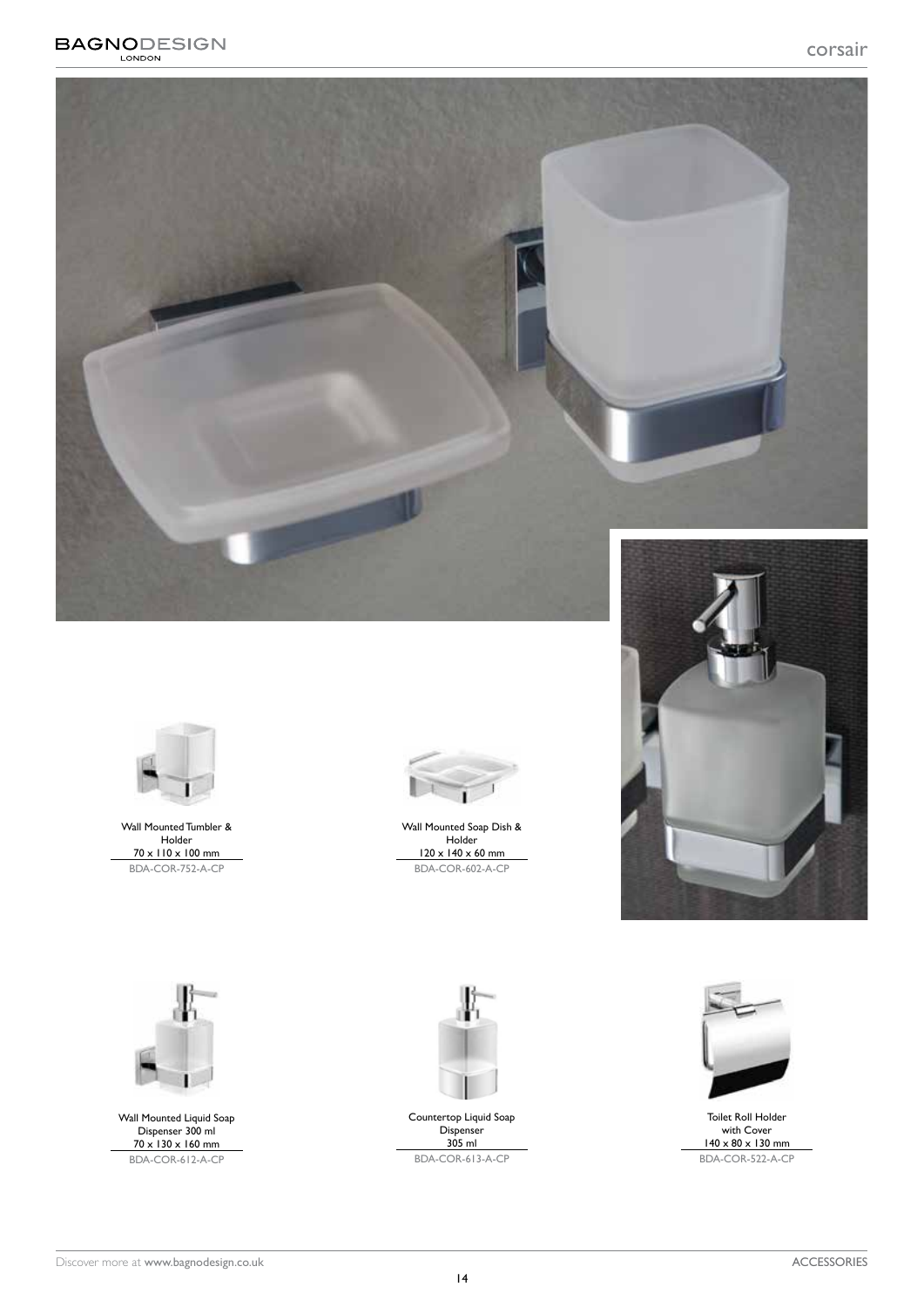![](_page_16_Picture_0.jpeg)

![](_page_16_Picture_1.jpeg)

![](_page_16_Picture_2.jpeg)

Toilet Roll Holder without Cover 150 x 90 x 50 mm BDA-COR-512-A-CP

![](_page_16_Picture_4.jpeg)

Towel Ring 210 x 60 x 180 mm BDA-COR-702-A-CP

![](_page_16_Picture_6.jpeg)

Swivel Towel Rail 50 x 400 x 90 mm BDA-COR-692-A-CP

A Glass Shelf with Rail Towel Rail Double Towel Rail  $600 \times 120 \times 50$  mm  $650 \times 80 \times 50$  mm 650 x 150 x 50 mm BDA-COR-712-B-CP BDA-COR-712-C-CP

15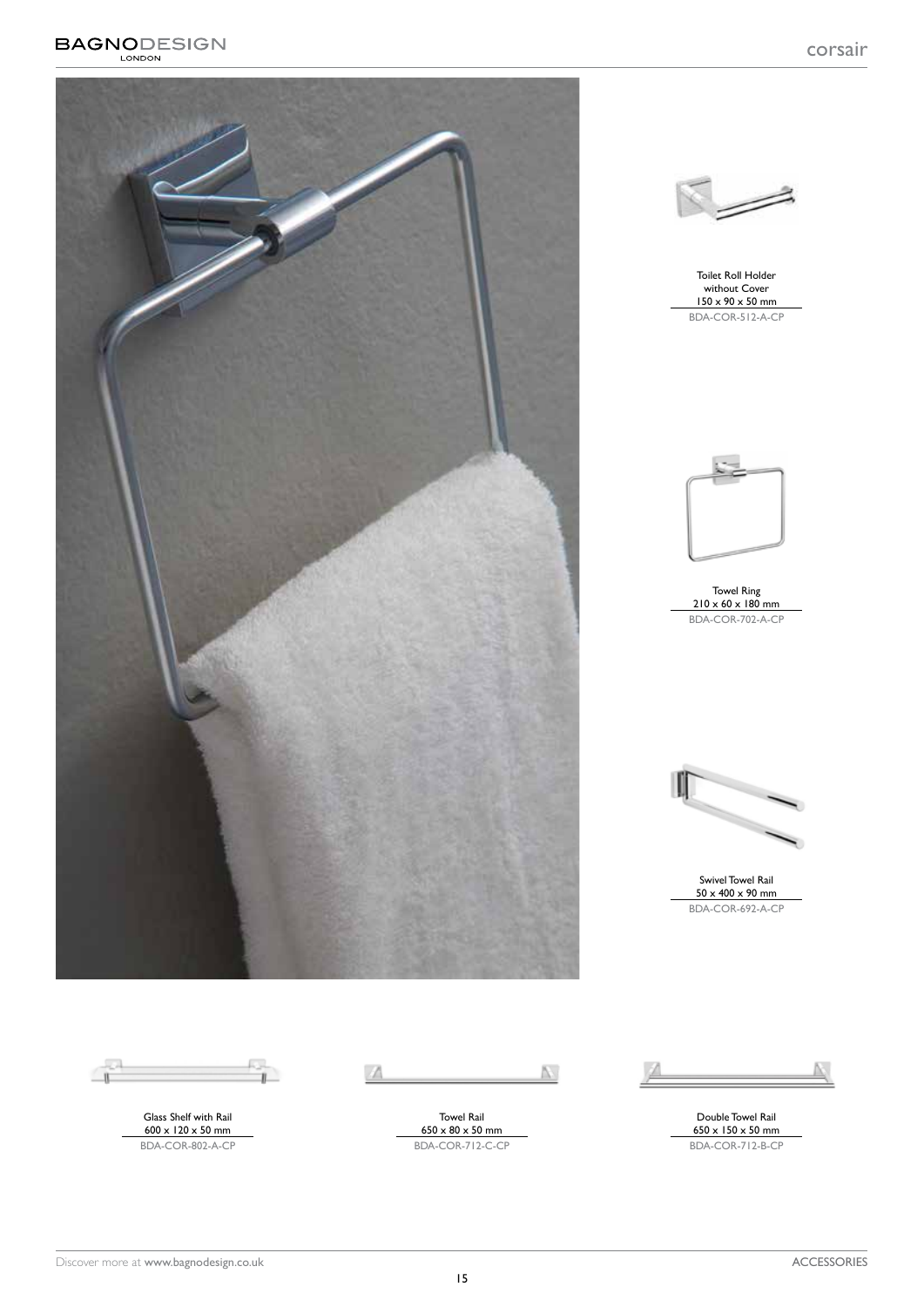![](_page_17_Picture_1.jpeg)

![](_page_17_Picture_2.jpeg)

![](_page_17_Picture_3.jpeg)

Single Robe Hook  $50 \times 50 \times 50 \text{ mm}$ BDA-COR-412-A-CP

![](_page_17_Picture_5.jpeg)

Towel Rack with Hanging Rail 650 x 260 x 120 mm BDA-COR-712-A-CP

![](_page_17_Picture_7.jpeg)

Grab Bar  $360 \times 80 \times 60$  mm BDA-COR-282-A-CP

![](_page_17_Picture_9.jpeg)

Shower Basket 140 x 120 x 80 mm BDA-COR-102-A-CP

![](_page_17_Picture_11.jpeg)

180 x 200 x 520 mm BDA-COR-342-B-CP

Shower Basket  $240 \times 140 \times 80$  mm BDA-COR-112-A-CP

![](_page_17_Picture_13.jpeg)

Wall Mounted Toilet Brush and Holder  $100 \times 130 \times 370$  mm BDA-COR-152-A-CP

![](_page_17_Picture_15.jpeg)

Freestanding Toilet Brush and Holder 100 x 100 x 520 mm BDA-COR-153-A-CP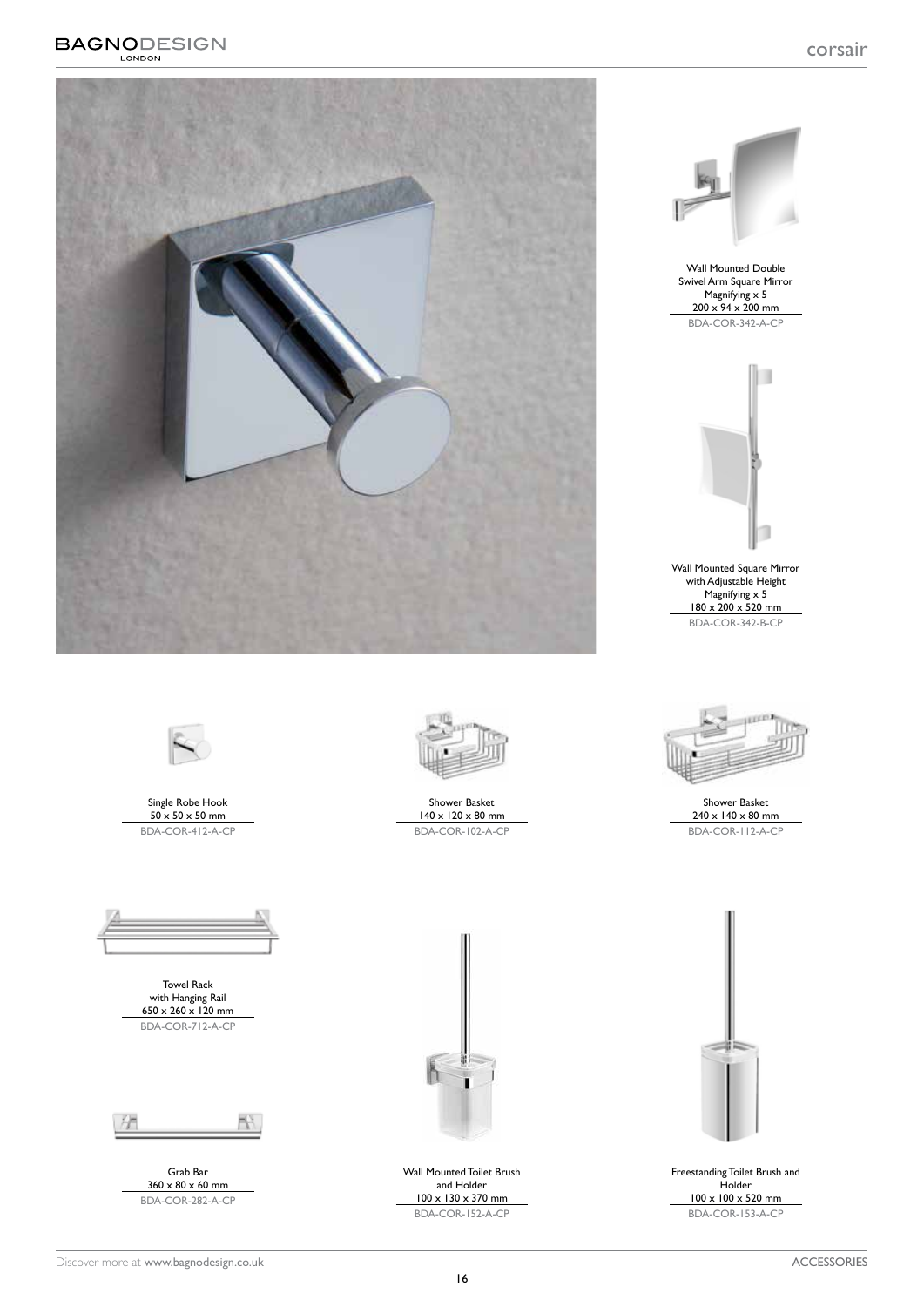![](_page_18_Picture_0.jpeg)

![](_page_18_Picture_1.jpeg)

![](_page_18_Picture_2.jpeg)

Illuminated LED Mirror with Back Lighting with Frosting at all 4 Edges with Metal Frame Mains Operated, 220-240 V

450 x 800 mm BDR-COR-334580-A-CL

 $600 \times 800$  mm BDR-COR-336080-A-CL

800 x 800 mm BDR-COR-438080-A-CL

1200 x 800 mm BDR-COR-221280-A-CL

![](_page_18_Picture_8.jpeg)

![](_page_18_Picture_9.jpeg)

Luxury Miror with Halogen Light Mains Operated, 40W 220V

500 x 900 mm BDR-HOT-315090-A-WH

900 x 900 mm BDR-HOT-419090-A-WH

Halogen Light Mains Operated, 40W 220V

BDL-HOT-HAL220-A-CP

![](_page_18_Picture_15.jpeg)

![](_page_18_Picture_16.jpeg)

corsair